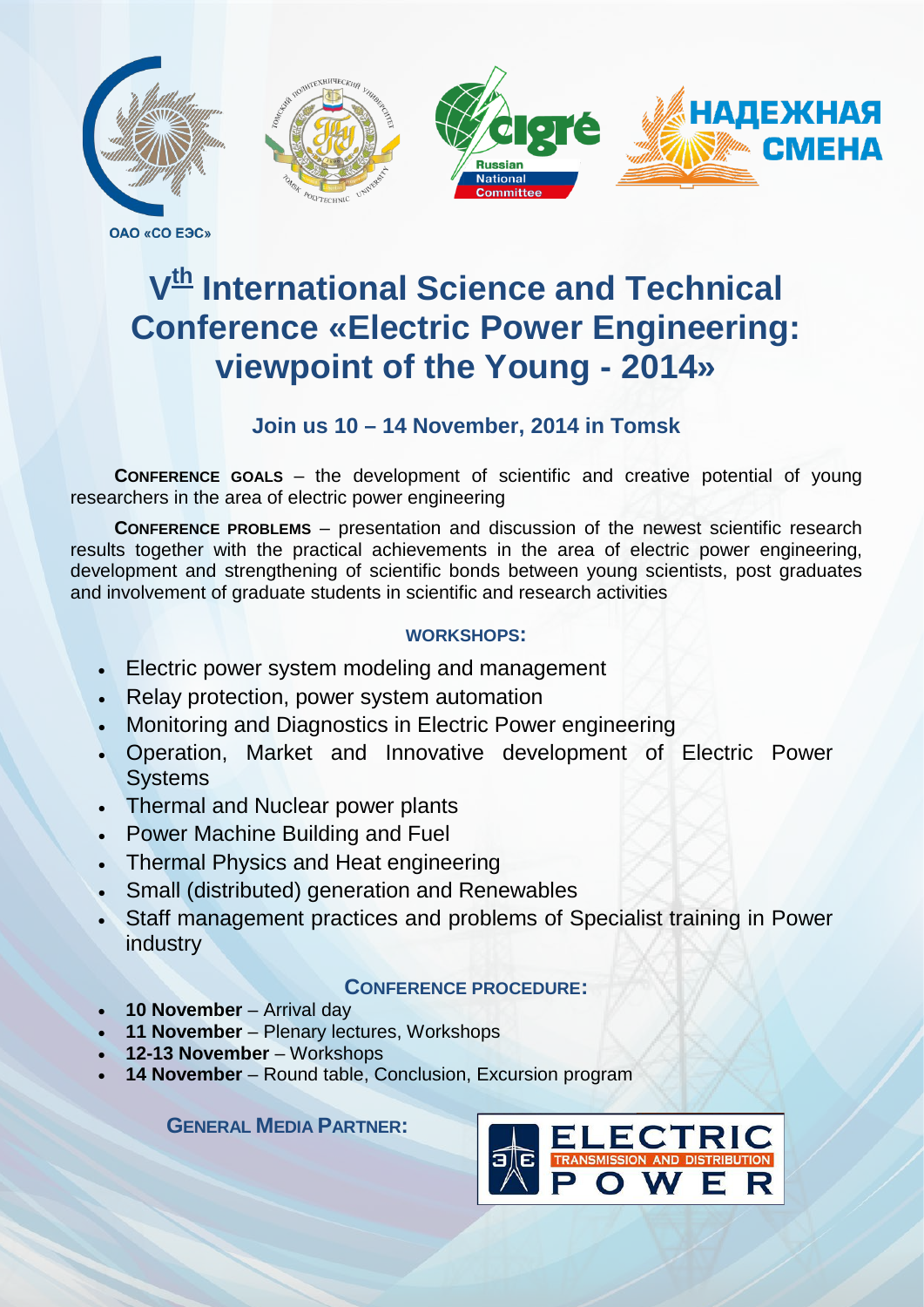#### **CONDITIONS OF PARTICIPATION**

**The participation of young researchers (under 35) as co-authors of workshop reports is obligatory.**

#### **It is desirable for the report to be presented by the young co-author.**

In order to participate in the conference one should register before 30 September, 2014 on the following web site [www.eegm2014.enin.tpu.ru](http://www.eegm2014.enin.tpu.ru/) and submit the report.

All submitted original version reports which satisfy the requirements and pass the review are to be published in collected papers.

All participants will be supplied with necessary projection equipment.

*Official conference languages:* Russian and English

*Forms of participation:* full-time, in absentia

## *Organizational Fee:* **none**

*Accommodation:* Organizational committee provides the booking of hotel rooms in Tomsk with taking into account the accommodation preferences stated by the participants in the application form. It is required to confirm the necessity of hotel booking **before 15 October, 2014** by phone/fax (3822) 563-787

#### *Results of the Conference:*

As the result of the conference the authors of the selected reports will have opportunity to be published in the following magazines:

- **«Bulletin of the Tomsk Polytechnic University»** (Higher Attestation Commission list)
- **«Siberian Journal of Science»** (RSCI)

Partners of the conference also announce competitions for the best reports in several nominations. Winners are to receive valuable prizes

#### **Contacts: [kozyreva\\_alla@tpu.ru](mailto:kozyreva_alla@tpu.ru)**

634050, Tomsk, Lenina Prospekt, 30, TPU ENIN

Phone +7(382-2) 701777 (1962) / Kozyreva Alla Aleksandrovna (TPU)

Fax +7(382-2) 563-787

**Organizational committee has the right to make alterations in the text of information message. The altered text is to be sent to all the registered at [www.eegm2014.enin.tpu.ru](http://www.eegm2014.enin.tpu.ru/) participants via indicated e-mail and to be published at the web site of the conference as well**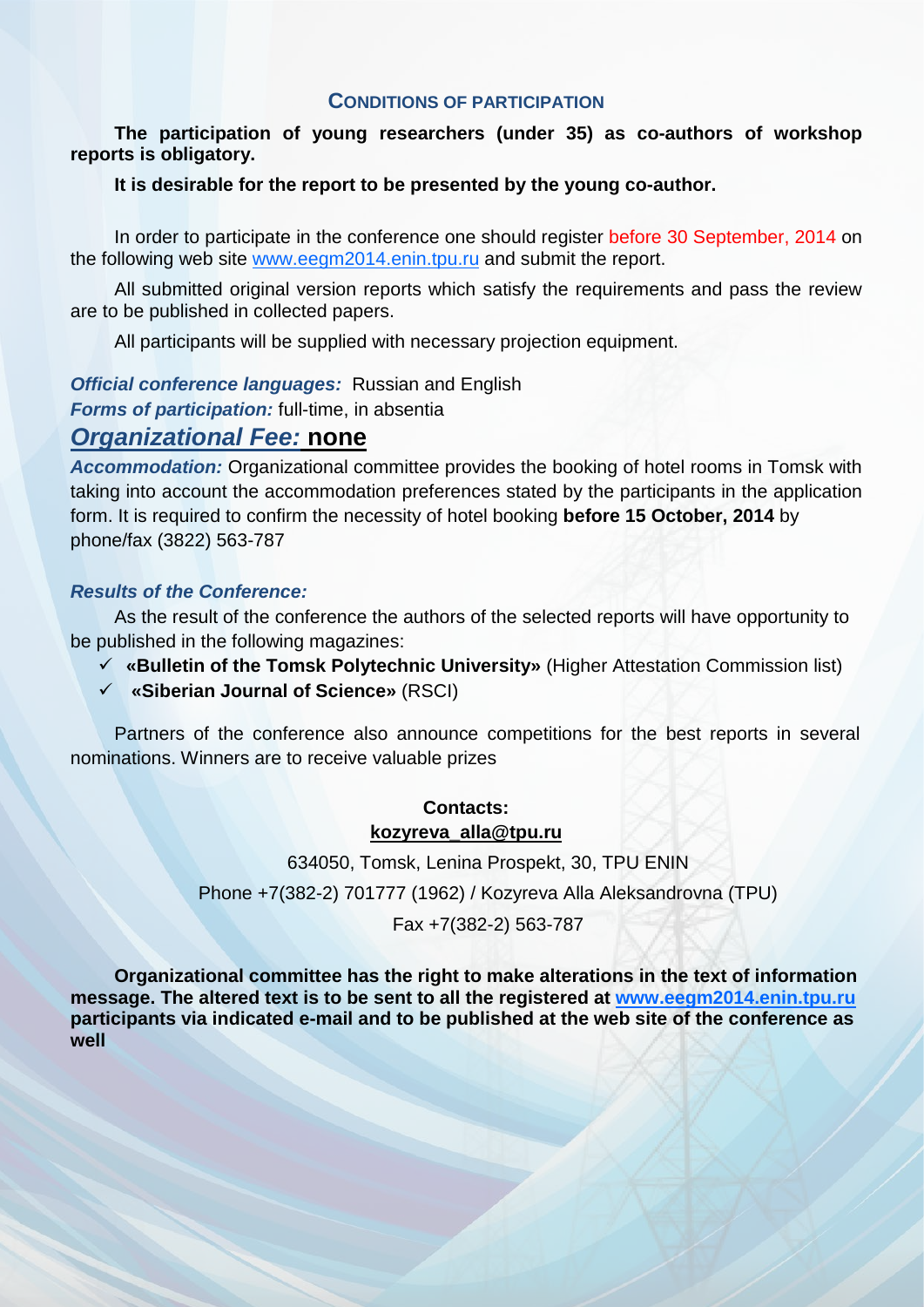### **REPORT DESIGN REQUIREMENTS**

#### **REPORT TITLE**

*(Capital letters, 14 pt, bold, centered)* indent, 14 pt N.P.Surname, N.P. Surname Organization Name in full (Educational Institution, Scientific Research Institution, Faculty, Department, Group) (14 pt, centered) indent, 14 pt

**Report volume –** from **4 to 6 full A4 pages,** Microsoft Word 3.0 and higher.

#### *Text requirements:*

- margins: up, bottom, right, left 30 mm;
- portrait orientation;
- font Times New Roman, 14 pt;
- line spacing single;
- $\bullet$  alignment in width;
- paragraph indent  $-1.25$  cm (default);
- automatic hyphenation;
- forced hyphenation, extra spaces and indents are prohibited;
- formulas Microsoft Equation 3.0;
- figures black and white (or shades of grey);
- references to used sources in square brackets.

#### **The report should be thoroughly edited.**

**The use of automatic lists and references to figures, tables and used sources in the text is prohibited!**

#### **The text should be concluded with SUMMARY or CONCLUSIONS.**

*Requirements for the design of figures (pictures, graphs, charts, diagrams):*

- all figures should be black and white;
- font size on the figures not less than 12 pt;
- figures created in Word should be grouped;
- figures and diagrams alignment centered;
- underlines and figure names should be grouped with figures, font Times New Roman, 14 pt, no indents, alignment – in width;
- figure wrapping in the text  $-$  up and down;
- figures should be placed in the text immediately after mentioning for the first time or on the next page;
- all figures should have references. One should write «…according to Figure 2» and so on.

All figures are presented in portrait orientation. *Table design requirements:*

Both the title and the number of the table (for instance, Table 1) should be positioned above with the alignment to the right.

#### *Formula design requirements:*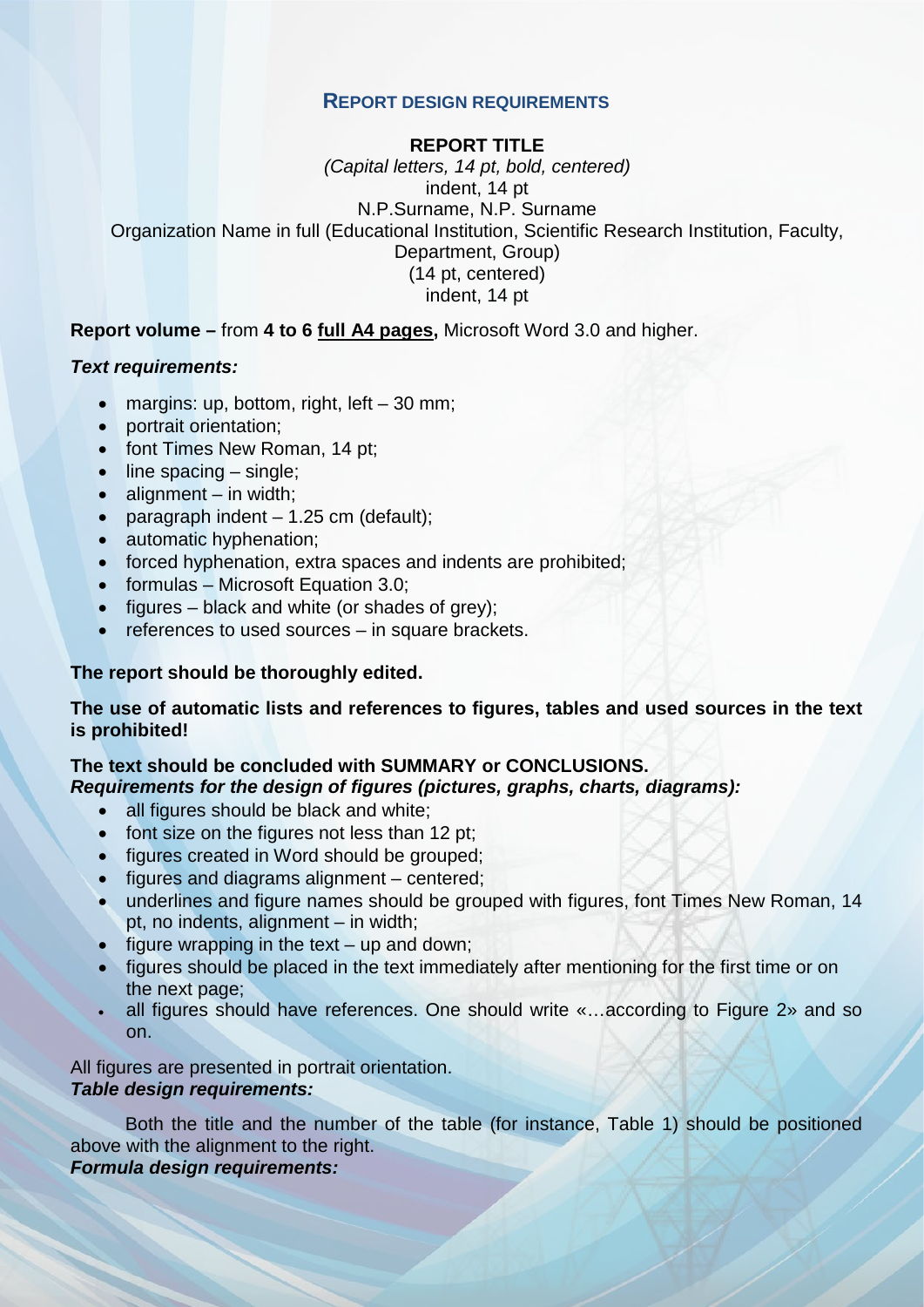All the formulas should be typed in Microsoft Equation3.0 with the following settings:

- normal 14 pt;
- large index 12 pt;
- small index 10 pt;
- large symbol 18 pt:
- small symbol 12 pt.

Formulas should be centered with their numbers put in brackets to the right.

$$
D = \frac{1}{N} \cdot \sum_{i=0}^{N} G^2 \cdot \sqrt{a_i} \tag{1}
$$

#### *References design requirements:*

The numbers of references in the text are placed in square brackets. The list of references is placed at the end of the report. Please note the general order of entries for books in bibliographic description:

- **Books -** Surname, Initials (period), Full title (period), Place of publishing (colon), Publisher (comma), Number of pages (for instance, 170 p.) or the Page (for instance P.100);
- **Magazine article –** Surnames of authors and initials (period), Full title (double slash), Magazine (period), Year (period), Volume number (period), Issue number (period), Pages;
- **Dissertations –** Surname, Initials (period), Dissertation Title (colon), Dissertation (or author's abstract) for a degree of Doctor (or Candidate) of Science in Engineering (slash), Institute (period), City (comma), Year (period), Number of pages.

**REFERENCES** (Capital letters, 14 pt, Left alignment, indent 1.25 cm):

- 1. Petrov Y.P. Variational methods in Theory of Optimal control L.: Energy, 1977. 280 p.
- 2. Vasilenko S.V., Levitskiy А.Е. Remote power quality control complex in municipal power substations. // Microelectronic information control systems and complexes: collected papers of All-Russian science school, Novocherkassk, 5-7 September 2011. Novocherkassk: LIK, 2011. P.41-43.
- 3. Shevtsov М.V. Transmition of discrete signals between relay protection and automation devices using digital communication channels // Relay specialist. 2009. №1. P.60-63.
- 4. Patent. 2170880 RF, MPK7 F 23 D 14/02. Gas burner device / А.V. Antokhin, V.N. Romanenko, F.I. Syomin; Close corporation "STEKLOPAK". № 2000125064/06; claimed. 05.10.00; published. 20.07.01, Bulletin. № 5.

In one indent after the references list one should give brief information concerning the scientific advisor including the following: Scientific Advisor: Name, Patronymic Name, Surname, scientific degree, position, and place of work.

*All the requirements for the report design are placed in English on the conference web-site.*

*Note! The reports that do not comply with the requirements are not considered by the organizational committee and will not be included to the collected papers of the conference*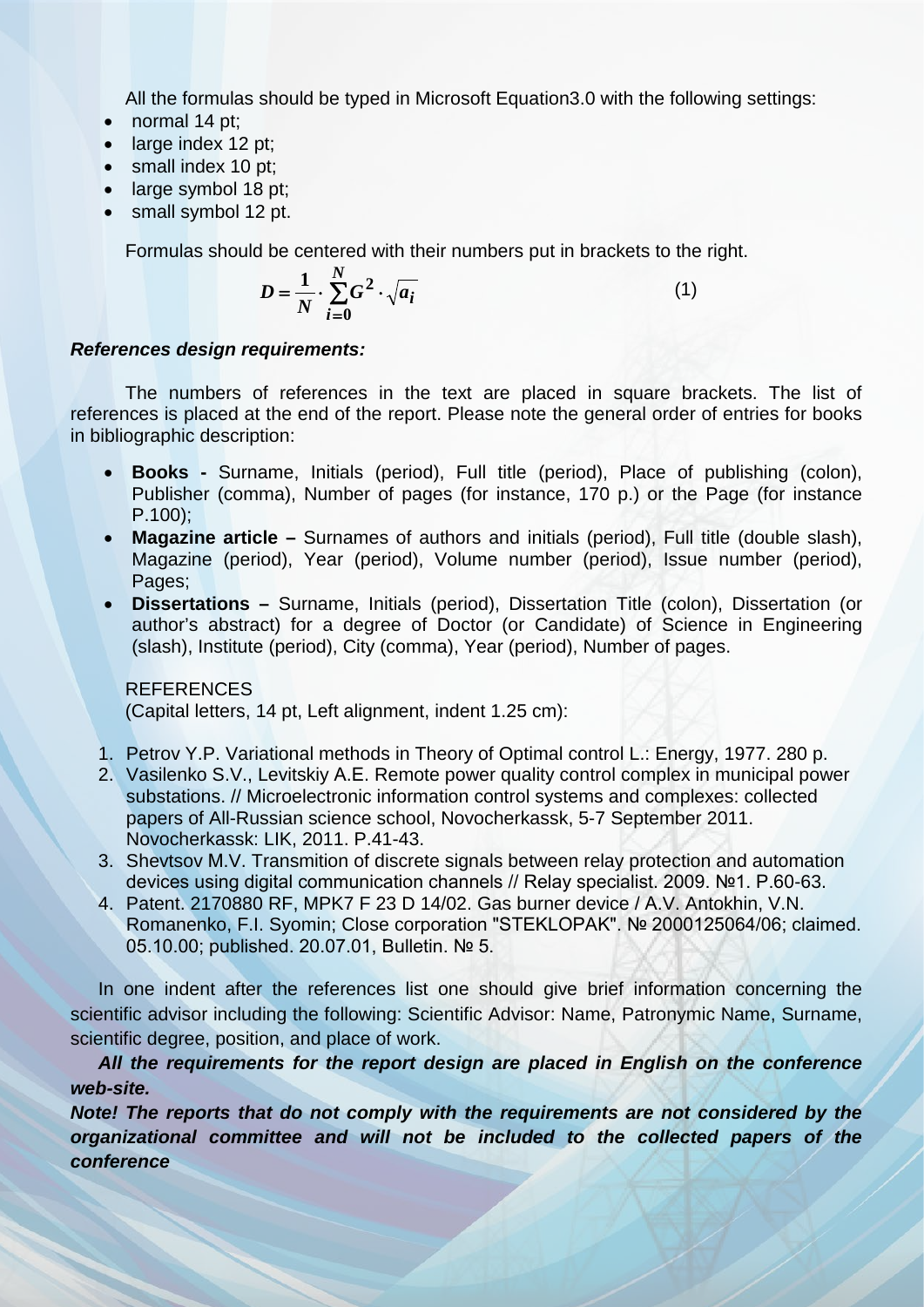## **ORGANIZATIONAL COMMITTEE**

## **Co-chairs:**

**Borovikov Y.S.,** Cand.Sc. in Engineering, Associate professor, director of TPU Power Engineering Institute (Tomsk);

**Erokhin P.M.,** D.Sc. in Engineering, Deputy counselor for «SO UES» JSC Chairman of the board (Moscow – Yekaterinburg);

**Khlebov A.V.,** Director General of the UDA Siberia, Kemerovo branch office of the «SO UES» JSC.

## **Organizational committee members:**

**Gofman A.V.,** Cand.Sc. in Engineering, Deputy director – Director of cooperation of Charity Foundation «Trustworthy Young Generation» (Moscow) with Educational Institutions; **Strizhak P.A.,** D.Sc. in Physics and Mathematics, Professor, Deputy director of Scientific work in TPU Power Engineering Institute (Tomsk);

**Soulaymanov A.O.,** Cand.Sc. in Engineering, Associate professor, Head of scientific department at TPU Power Engineering Institute (Tomsk);

**Tyutikov V.V.,** D.Sc. in Engineering, Pro-rector of Scientific work in Ivanovo State Power University named after V.I.Lenin (Ivanovo);

**Khoshtariya O.E.,** Head of personnel management service of UDA Siberia, Kemerovo branch office of the «SO UES» JSC;

**Tchekletsova S.P.,** Deputy Director of corporate management, «SO UES» JSC (Moscow); **Yakis P.V.,** Director of Tomsk RDA (Tomsk), branch office of «SO UES» JSC

## **PROGRAM COMMITTEE**

## **Co-chairs:**

**Alekseenko S.V.,** D.Sc. in Physics and Mathematics, Corresponding member of RAS, director of Thermal Physics Institute named after S.S.Koutateladze of Siberian Branch of the Russian Academy of Sciences (Novosibirsk);

**Ayuiev B.I.,** D.Sc. in Engineering, Chairman of the Board of «SO UES» JSC (Moscow); **Shulginov N.G.,** Cand.Sc. in Engineering, First deputy of the Chair of the Board of «SO UES» JSC (Moscow);

**Voropai N.I.,** D.Sc. in Engineering, Corresponding member of RAS, Director of Melentiev Energy Systems Institute of Siberian Branch of the Russian Academy of Sciences (Irkutsk).

## **Program committee members:**

**Bartolomei P.I., D.Sc. in Engineering, Professor of «Automated Electrical Systems»** department of Ural Federal University named after the first President of Russia B.N.Yeltsin (Yekaterinburg);

**Weinstein R.А.,** D.Sc. in Engineering, Professor of «Electric Power Systems» department of TPU (Tomsk);

**Gerasimov А.S.,** Cand.Sc. in Engineering, Director General Deputy – Director of Department of System Research and Perspective Development of JSC «STC UES» (Sankt-Petersburg);